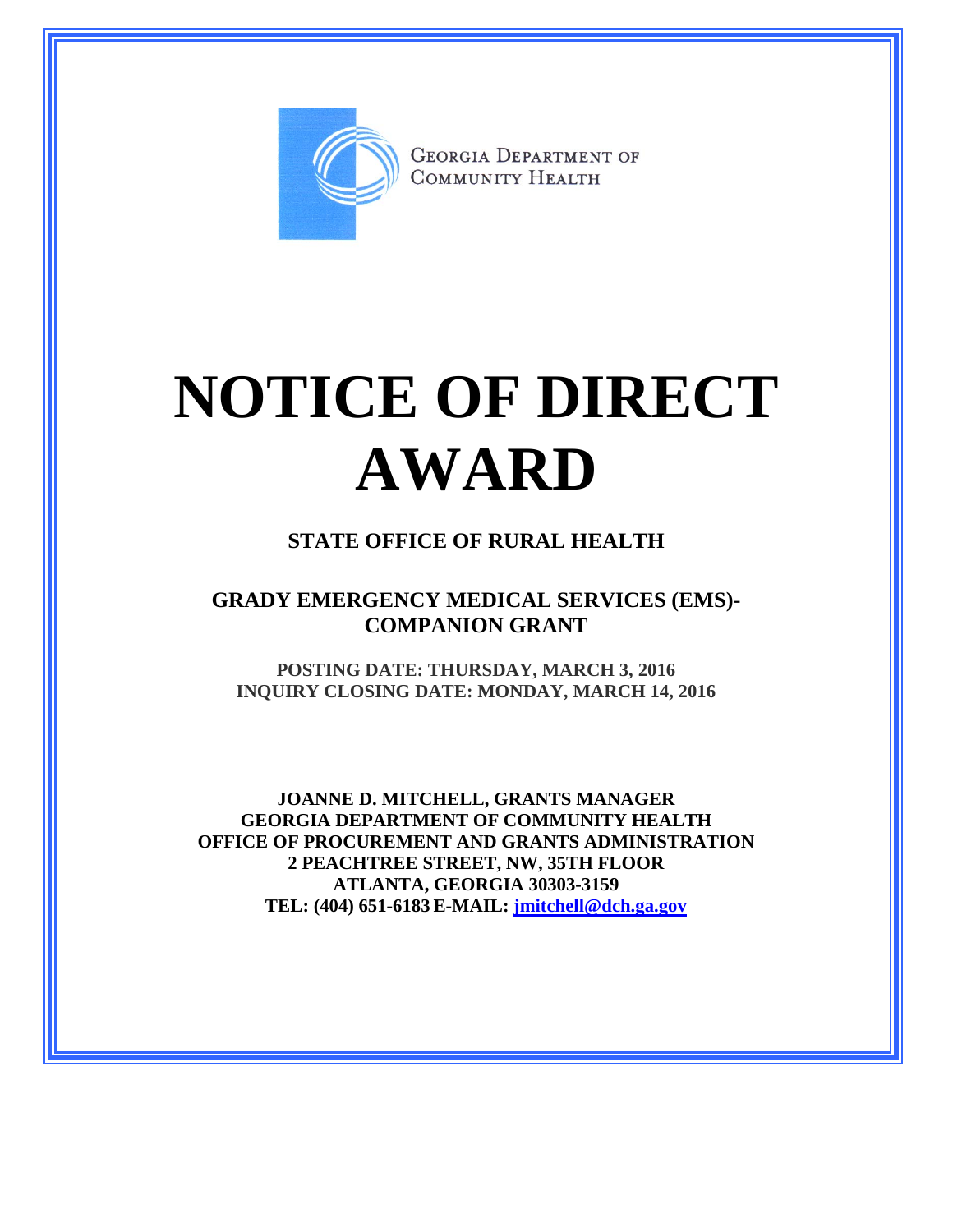| <b>DIRECT AWARD JUSTIFICATION</b>    |                                                                                                                                                                                                                                                                                                                                                                                                                                                                                                                                                                                                                                                                                                                                                                                                                                                                                                                                                                                                                                                                                                                                                                                                                                                                                                                                                                                                |  |
|--------------------------------------|------------------------------------------------------------------------------------------------------------------------------------------------------------------------------------------------------------------------------------------------------------------------------------------------------------------------------------------------------------------------------------------------------------------------------------------------------------------------------------------------------------------------------------------------------------------------------------------------------------------------------------------------------------------------------------------------------------------------------------------------------------------------------------------------------------------------------------------------------------------------------------------------------------------------------------------------------------------------------------------------------------------------------------------------------------------------------------------------------------------------------------------------------------------------------------------------------------------------------------------------------------------------------------------------------------------------------------------------------------------------------------------------|--|
| <b>GRADY EMS COMPANION GRANT</b>     |                                                                                                                                                                                                                                                                                                                                                                                                                                                                                                                                                                                                                                                                                                                                                                                                                                                                                                                                                                                                                                                                                                                                                                                                                                                                                                                                                                                                |  |
| <b>AGENCY</b><br><b>BACKGROUND</b>   | The Georgia Department of Community Health (DCH) was created in 1999 by Senate<br>Bill 241 and has the responsibility for insuring over two million people in the State of<br>Georgia, maximizing the State's health care purchasing power, coordinating health<br>planning for State agencies and proposing cost-effective solutions for reducing the<br>number of uninsured. Within DCH, the State Office of Rural Health (SORH) serves<br>Georgians by improving access to health care in rural and underserved areas to improve<br>health status and reduce health disparities.                                                                                                                                                                                                                                                                                                                                                                                                                                                                                                                                                                                                                                                                                                                                                                                                            |  |
| <b>PROGRAM</b><br><b>OVERVIEW</b>    | The Department of Community Health, State Office of Rural Health works to improve<br>access to health care in rural and underserved areas and to reduce health status<br>disparities. SORH provides funding for institutional framework that links small rural<br>communities with State & Federal resources to help develop long-term solutions to<br>rural health problems.<br>The primary objectives include the following:<br>Empower communities to strengthen and maintain the best possible health care<br>using existing resources.                                                                                                                                                                                                                                                                                                                                                                                                                                                                                                                                                                                                                                                                                                                                                                                                                                                    |  |
|                                      | Provide up-to-date health systems information and technical assistance.<br>٠<br>Build strong partnerships to meet local and regional needs.<br>$\bullet$<br>Provide incentives to local areas to implement integrated service delivery systems.<br>$\bullet$<br>Be the single point of contact for all regional issues related to heath care.<br>The purpose of the Grady EMS Companion Grant is to provide technical assistance and                                                                                                                                                                                                                                                                                                                                                                                                                                                                                                                                                                                                                                                                                                                                                                                                                                                                                                                                                           |  |
|                                      | public education to support the expansion of a current telemedicine project to include<br>the coordination of care for chronically ill residents who have been identified as high<br>utilizers of emergency services.<br>The State Office of Rural Health, Community Health Systems, Inc., and the Grady<br>Health System have agreed to partner together to support this additional component of<br>the current telemedicine project. At the end of this project, the results will be evaluated<br>to determine the effectiveness of the care coordination efforts and determine if a<br>sustainable and replicable model could be utilized in other rural communities<br>throughout the state.                                                                                                                                                                                                                                                                                                                                                                                                                                                                                                                                                                                                                                                                                               |  |
| <b>AWARD</b><br><b>JUSTIFICATION</b> | The Georgia Department of Community Health intends to award Grady Health System<br>Emergency Medical Services in the amount of \$40,000 to support the expansion of a<br>current telemedicine project, to include the coordination of care for chronically ill<br>residents who have been identified as high utilizers of emergency services. Grady<br>Health System EMS is the legally designated 911 provider of Emergency Services in<br>Hancock County and is the only ambulance service that is participating in the current<br>Mercer Hancock Telemedicine Grant with DCH. Grady EMS currently operates their<br>own 911 Communications Center, and have staff available on a 24/7 basis to answer<br>emergency and non-emergency calls. The EMS staff in Hancock County have been<br>trained in the use of the telemedicine equipment and are currently performing<br>examinations on patients who meet the screening criteria. The EMS staff also have<br>direct access to the Grady Communications Center, and can be dispatched on both<br>emergency and non-emergency calls, and can also provide emergency care if the<br>condition of a non-emergency patient deteriorates. A team of experienced Emergency<br>Medicine physicians actively oversees all patient care provided by EMS personnel<br>employed by Grady EMS, and are actively engaged in the Hancock County project. |  |